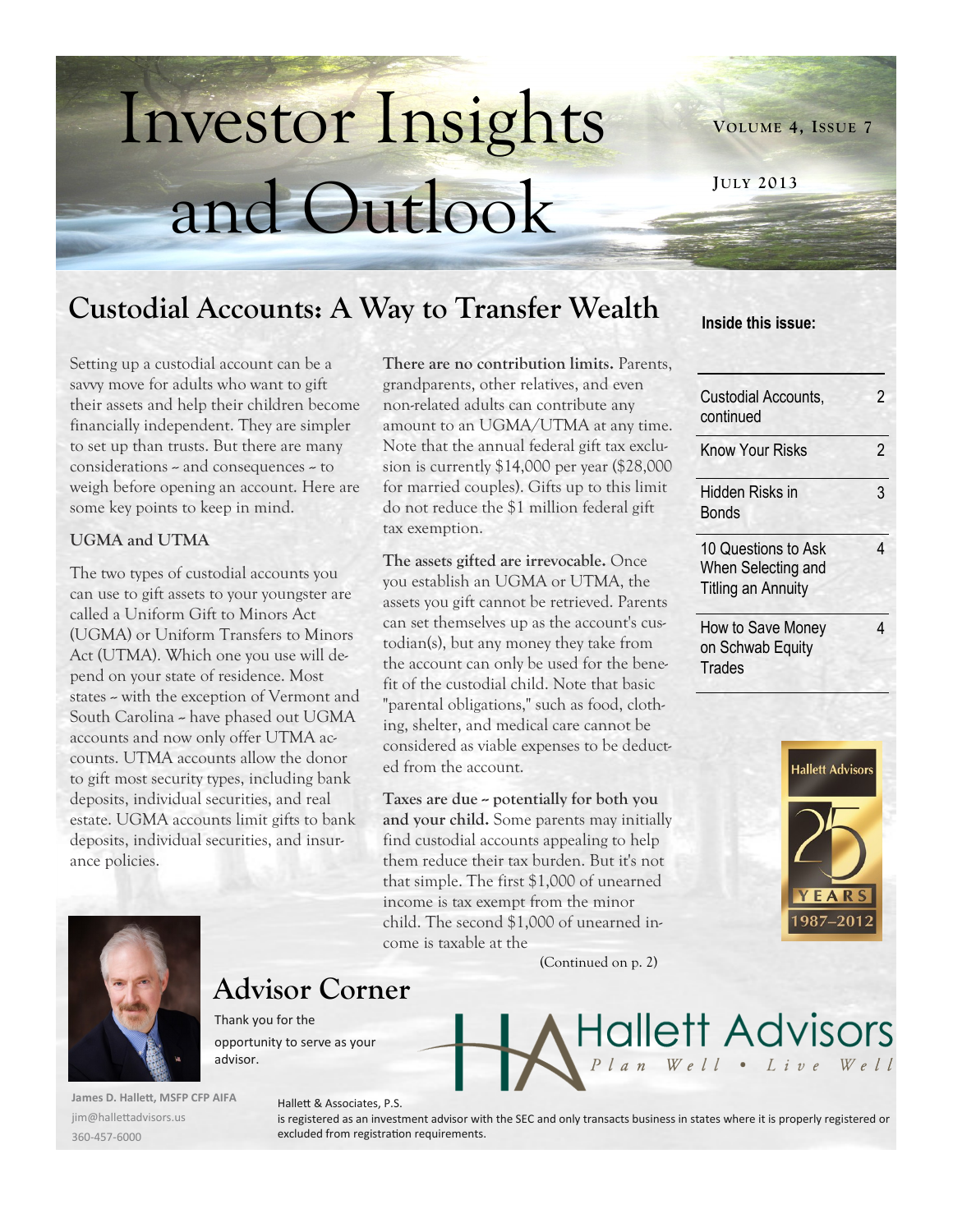## **Custodial Accounts, continued**

child's tax rate, which could trigger the need for you to file a separate tax return for your child. Any amounts over \$2,000 are taxable at either the child's or the adult's tax rate, whichever is higher. Note that state income taxes are also due, where applicable.

**Your child will eventually gain complete control.** Once your child reaches the age of trust termination recognized by your state of residence (usually 18 or 21), he or she will have full access to the funds in the account. Be warned that your child could have different priorities for the assets in the account than you do. Money that parents had earmarked as paying for college tuition could instead be used to purchase a sports car or fund a suspect business venture.

#### **Financial Aid Considerations**

For financial aid purposes, custodial assets are considered the assets of the student. If the assets in the account could jeopardize your child's chances of receiving financial aid, speak to your tax and/or financial professional. One of your options could involve liquidating the UGMA/ UTMA and establishing a 529 account.

*Before making any decisions about establishing a custodial account, be sure to talk to your tax and financial professionals.*

*This communication is not intended to be tax advice and should not be treated as such. Each individual's tax situation is different. You should contact your tax professional to discuss your personal situation. Because of the possibility of human or mechanical error by S&P Capital IQ Financial Communications or its sources, neither S&P Capital IQ Financial Communications nor its sources guarantees the accuracy, adequacy, completeness or availability of any information and is not responsible for any errors or omissions or for the results obtained from the use of such information. In no event shall S&P Capital IQ Financial Communications be liable for any indirect, special or consequential damages in connection with subscriber's or others' use of the content.* 

*© 2013 S&P Capital IQ Financial Communications. All rights reserved.*

#### Talk with Jim to find out how a custodial account could fit your goals and your financial plan.

## **Know Your Risks**

Risk is the chance that you won't be able to meet your financial goals or that you'll have to recalibrate your goals because your investment comes up short. Investors face many forms of risk depending on the kinds of investments they choose.

**Market, industry, and company risk:** General market fluctuations can affect securities trading in that market. Stocks tend to fluctuate more than other asset classes, and may pose more risk over short periods of time. Investors looking to time the market run the risk of jumping into the market during the worst times, and out of the market during the best times. Security values can also decline from negative developments within an industry or company.

**Credit and interest-rate risk:** Credit risk is the possibility of a bond issuer not being able to make timely payments of principal and interest. The value of a bond may also decrease due to financial difficulties or the declining creditworthiness of the issuer. Interest -rate risk relates to how bonds tend to rise in value when interest rates fall, and to fall in value when interest rates rise. Typically, bonds with longer maturity exhibit greater price volatility.

**Inflation risk:** Inflation is a rise in the general level of prices for goods and services. If investments do not keep up with inflation, an investor's money will purchase less in the future than it did in the past. Liquidity risk: Some investments may not be widely held by the public and may be difficult to sell if prices drop dramatically.

**Currency risk:** Returns achieved by local investors are often different from returns achieved by U.S. investors because of foreign exchange rates, even though both are investing in the same security.

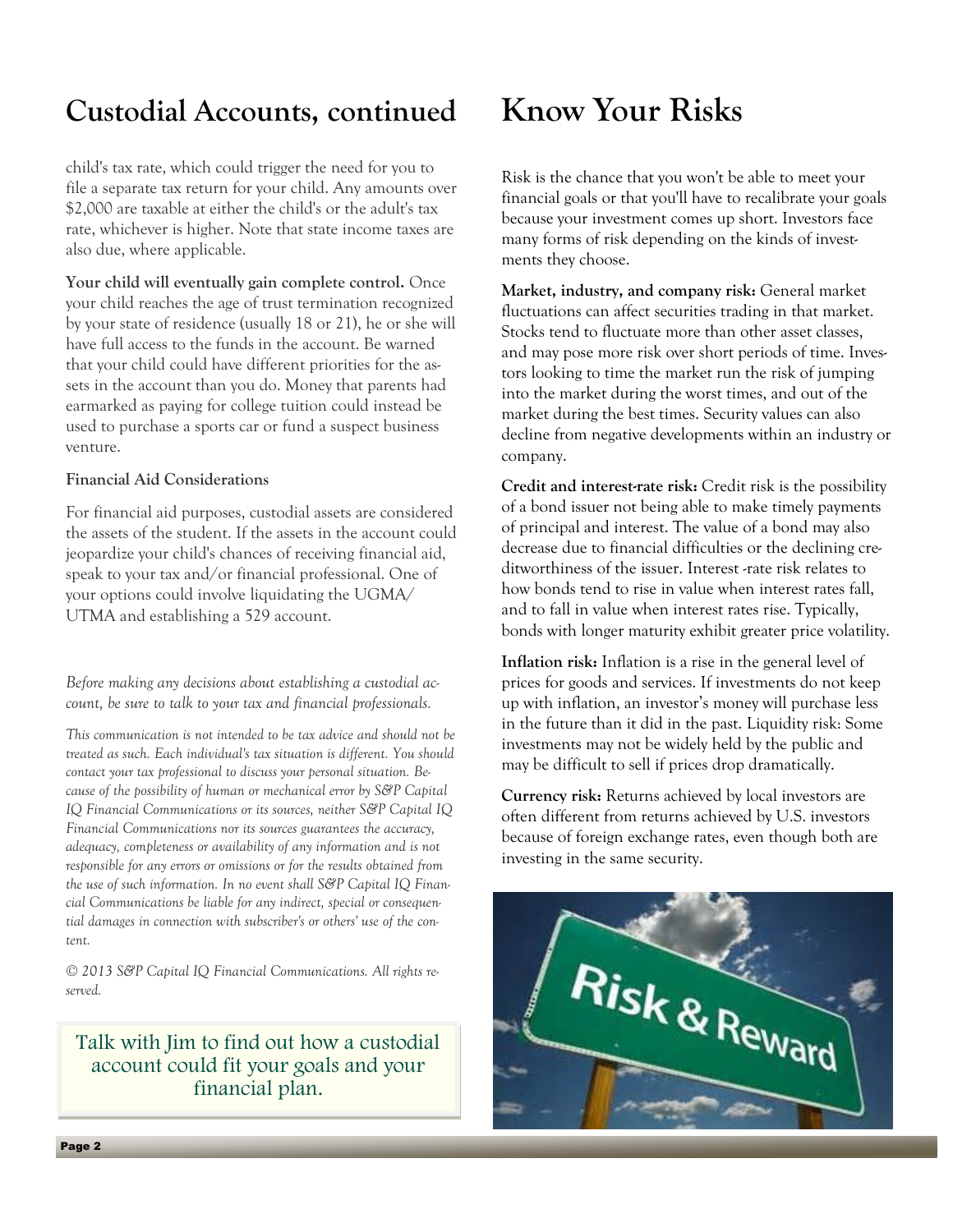## **Hidden Risks in Bonds**

by **Matthew Carvalho, CFA, CFP Director of Investment Research,** Loring Ward

We've all been taught that stocks are more risky than bonds. And for much of the last eight decades that as been true. But also true over the last 30 years is that interest rates have been falling. - Is has created a tailwind for bonds.

Why are falling rates good for bond prices? Imagine you buy a bond today for \$1,000 that will pay you a coupon of 5% for the next 10 years. If the next day interest rates fall to 4%, would you rather have the bond from yesterday paying you 5% a year or the bond from today paying you 4%? Obviously the bond paying you 5% is going to be more attractive, and therefore its price — and your total return — will go up.



Source: 10 Year Treasury Yield from Yahoo! Finance, March 2013. Bonds represented by Long Term Government Bond Index Total Return, Stocks represented by S&P 500 Total Return from DFA Returns 2.2, March 2013. Indexes are unmanaged baskets of securities that are not available for direct investment by investors. Index performance does not reflect the expenses associated with the management of an actual portfolio. Past performance is not a guarantee of future results. All investments involve risk, including loss of principal.

Interest rates and bond prices move inversely — when one goes up, the other goes down. As you can see from the chart , over the last 31 years interest rates have been falling, from a peak in late 1981. When that happens, it has a positive effect on the price of those bonds already trading in the market. As you can see from the following table, during those 31 years, a Long-Term Government Bond Index had an average return of 10.81%. However, from 1962-1981, the return averaged just 2.64%. During that time frame, that index had a negative annual return on eight occasions, more often than the S&P 500.

|               | <b>Rising Rates</b> | <b>Falling Rates</b> |
|---------------|---------------------|----------------------|
| Timeframe     | 1962-1981           | 1982-2012            |
| <b>Bonds</b>  | 2.64%               | 10.81%               |
| <b>Stocks</b> | 6.77%               | 11.14%               |

The amount of interest rate risk inherent in any given bond can be quantified by a measure called Duration, a calculation of the average time it takes you to receive your investment back. For example if you bought a 1-year bond with no coupon, your duration would be 1; a 10-year bond with no coupon would have a duration of 10. Most bonds do pay a coupon, which means you get the sum of your original investment back a little earlier than the maturity date.

Duration can serve as a good estimate of what just might happen to the price of your bond when interest rates change. - e calculation is simple, take the negative of the change in interest rates multiplied by the duration of your bonds. For example, if rates rise by 1%, and your bonds have a duration of 10, you can expect the price of your bonds to decline by about 10%, for just that 1% change in interest rates. A bond with a duration of 10 should see price movements about three times as large as a bond with a duration of 3. - Therefore shorter-term bonds have less reaction to interest rate movements than longer term bonds.

Remember, as an investor your goal should be related to the total return on your portfolio, not just the income or capital gains of any one piece. Bond investors can normally expect some amount of income or yield from their bond investments, but the principal gains or losses caused by interest rate changes can potentially be much larger than those coupons, especially when rates are as low as they are now.

With current short-term rates near zero, we'd all like to be able to squeeze an extra 1-2% of yield from our investments. But when it comes to the current bond yield environment, we must ask ourselves, is it worth it to take on a large amount of additional risk in order to try and pick up that tiny bit of yield? Will it make a real difference to our long term financial goals? We don't know when or which way interest rates will move. But we do know that rates have come down significantly over the last three decades. Whether rates move tomorrow or three years from now, it's never a bad time to take a look at your bond exposure with your financial advisor and make sure you understand.